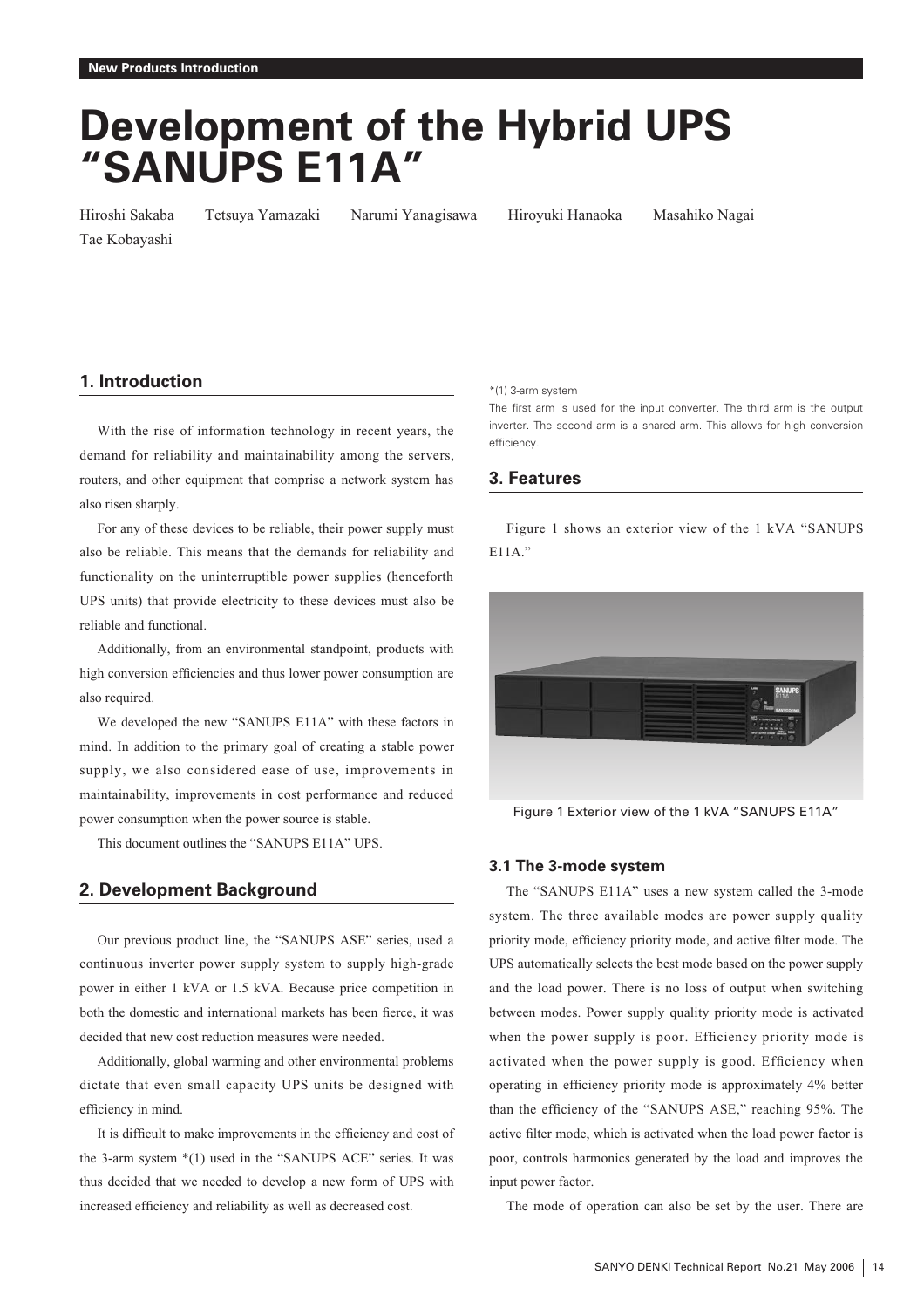

Figure 2 Operating mode diagram

three possible settings. AUTO mode automatically selects between the three available modes. Fixed power supply quality priority mode keeps the unit set on power supply quality priority mode at all times. Fixed efficiency priority mode switches between efficiency priority mode and power supply quality priority mode as needed. Figure 2 shows the three operating modes in more detail.

#### (1) Power supply quality priority mode

When the power source voltage varies by more than  $\pm 5\%$  ( $\pm 10\%$ ) in fixed efficiency priority mode), the device switches to power supply quality priority mode. In power supply quality priority mode, stable power is supplied to the load by feeding commercial power into the rectifier to be converted to DC power. Then, that DC power is fed into the inverter to convert it back to AC power equivalent to the original commercial power. The battery is continually charged by the floating charge in case of problems (such as blackout or voltage drop) with the commercial power.

#### (2)Efficiency priority mode

When the power source voltage variance is  $\pm 5\%$  ( $\pm 10\%$  in fixed efficiency priority mode) or less and the output power factor is 0.9 or more, the device switches to efficiency priority mode. Efficiency priority mode takes commercial power and supplies it directly to the load with the inverter being connected to the load. The battery is continually charged by the floating charge in case of problems (such as blackout or voltage drop) with the commercial power.



Figure 3 Power supply quality priority mode power supply circuit



Figure 4 Efficiency priority mode power supply circuit



Figure 5 Active filter mode power supply circuit

#### (3) Active filter mode

When the voltage variance of the power supply is  $\pm 5\%$  or less and the output power factor is less than 0.9, the device switches to active filter mode. Active filter mode takes in the commercial power and supplies it directly to the load while smoothing out harmonics at the inverter input. The battery is continually charged by the floating charge in case of problems (such as blackout or voltage drop) with the commercial power.

#### **3.2 Automatic battery check**

This UPS unit includes a function that that confirms the unit's ability to switch to battery backup in case of a power outage. Inability to provide power during an outage due to battery



Figure 6 Power management software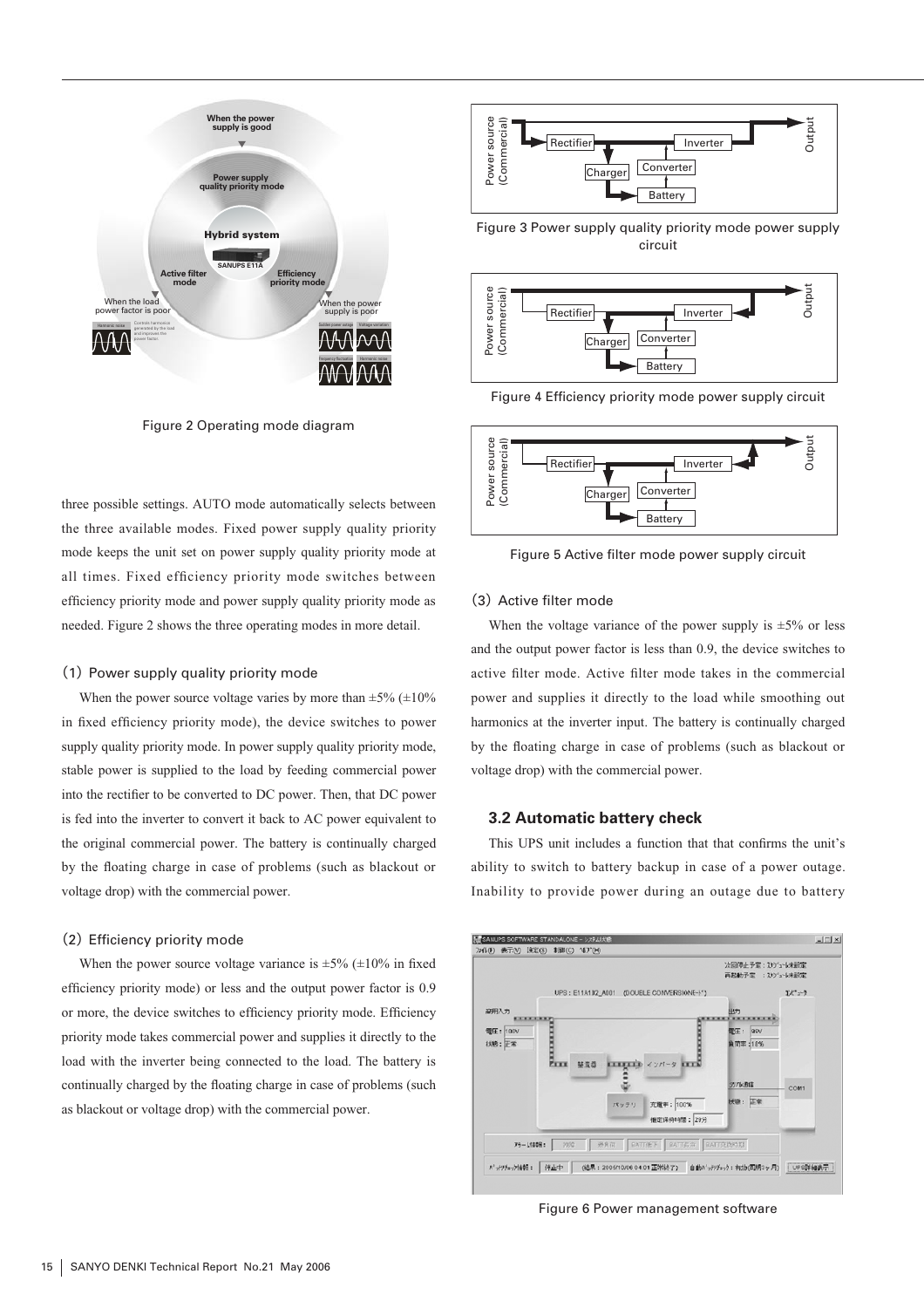deterioration is a serious problem. This function allows you to monitor the condition of the battery and be notified well in advance of any problems with the battery. The battery check function can be set for every month, every 3 months, every 6 months, or none. (The factory default is every 6 months)

#### **3.3 Power source management software**

This UPS comes standard with an RS-232C and power source management software. Use the included connector cable to connect the UPS to a computer or server. Figure 6 shows a screenshot of the included software displaying a graphic that allows you to monitor the state of the UPS at a glance. The software includes measurement, shutdown, schedule, and other features.

#### **3.4 Maintainability**

The battery for this UPS is housed in a resin tray and is thus easy to remove. This allows hot swapping for the battery, which means that the battery can be replaced while the device is operating. Additionally, there is an optional bypass unit that allows the UPS to be maintained, changed, inspected, or have its parts swapped without disrupting the flow of power to the computers and other units it is connected to. Because the battery has an expected lifetime of 5 years, the costs due to maintenance, swapping of batteries, and other battery related expenses are very low.

Figure 7 shows a view of the removable battery.



Figure 7 Changing the battery

#### **3.5 Rack mount compliance**

The UPS can be mounted either vertically or horizontally. It can also be mounted on a 19-inch rack. A molded stand for vertical mounting and metallic rack mounting brackets for mounting on a rack are included.

#### **3.6 Wide input/output range**

The input / output voltage can be set to 100 V, 110 V, 115 V, or 120 V depending on the user's needs. The input fluctuation range has also been widened from -15% to -20% to reduce the frequency of switches to battery backup.

#### **3.7 Noise reduction**

We have reduced the noise level to increase users' comfort. The number of fan rotations is controlled according to the load. Compared to "SANUPS ASE", the noise level has been reduced by 9 dB when the load factor is 20%, and 6 dB when the load factor is 50%.

#### **3.8 Network compatibility**

Our optional UPS management software "SANUPS SOFTWARE" and a LAN interface card are included to allow for UPS management over the network. These help improve the network support.

# **3.9 Expanded interface (High functionality type only)**

One type of this UPS unit has advanced functions that enhance the interface. The supported functions are continuous operation, a remote switch, EPO, contact interface, and system control (requires optional system control box). Continuous operation uses a special cable to connect up to five devices to the UPS and start them up or shut them down on a time delay. This function can be used to prevent rush current when performing a time delayed start and can be used to start up and shut down servers and storage devices in order.

#### **3.10 Options**

This UPS device has several options that meet user demands for improved interface. The following is a list of option settings.

- (1) Long duration battery
- (2) LAN interface card
- (3) Maintenance bypass unit
- (4) Dry contact card (compatible with high function type only)
- (5) System control box (compatible with high function type only)

## **4. Circuit Layout**

The circuit block diagram for this UPS is shown in figure 8.

#### **4.1 Major circuit architecture**

This UPS is comprised of a rectifier (high power factor converter), an inverter, a charger, a DC/DC converter, and a battery.

(1) The mode system was designed for greater efficiency with fewer parts.

(2) The miniaturization was designed by having raised a battery voltage with a high frequency transformer.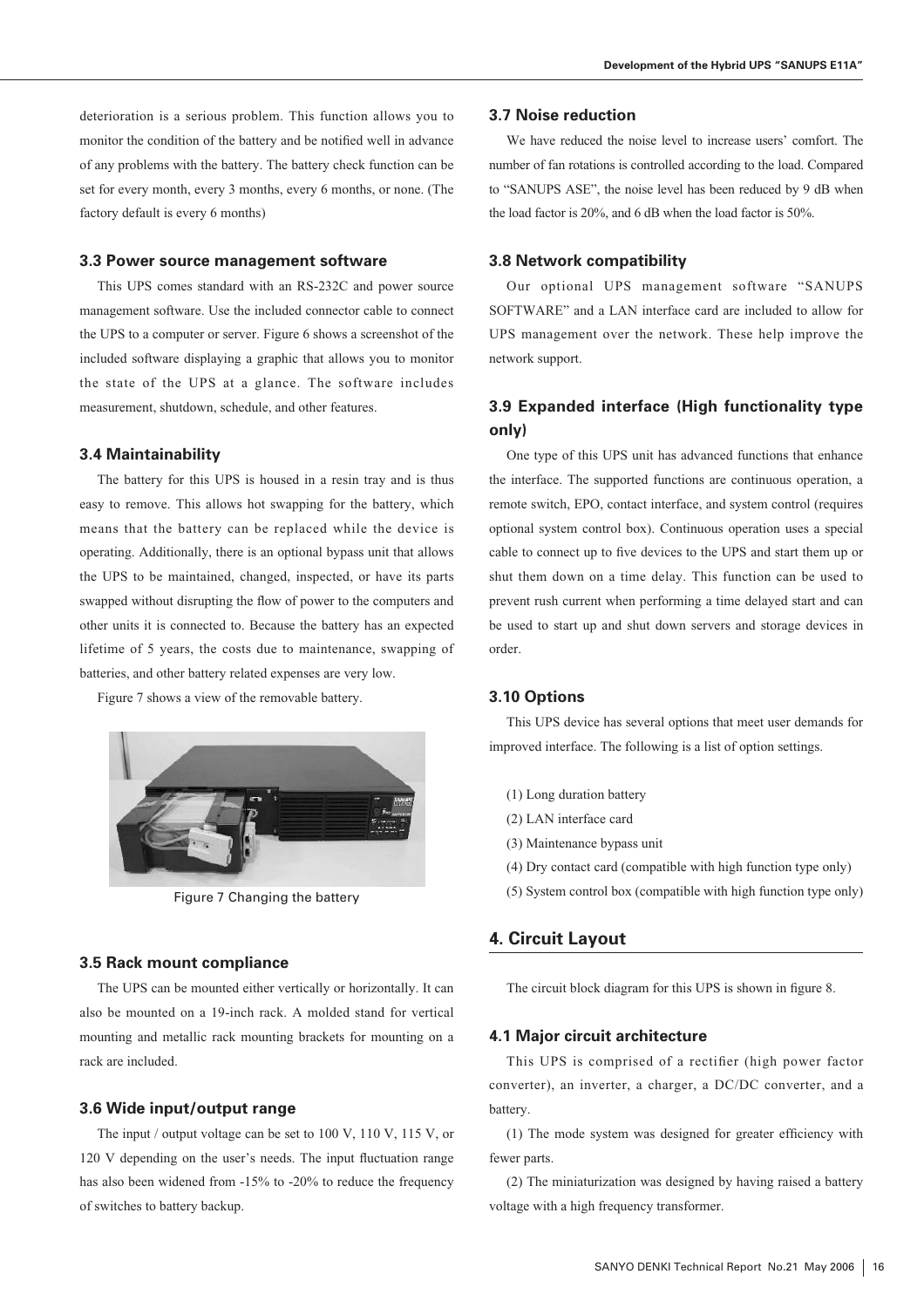



To reduce manufacturing costs, we have gone out of our way to use less expensive parts made in China, to use more cost efficient materials, and to do our manufacturing overseas.

## **4.2 Control circuit architecture**

The control circuits of previous devices were designed with the UPS waveform controller in the DSP and the sequence controller located in the CPU. This UPS has both controllers on the CPU, thus reducing the number of parts required. We have also transferred control from hardware to software to reduce the amount of hardware needed. These measures provide a 34% reduction in parts from the previous models. As with the main circuit, we are making every effort to use foreign parts.

|                                                 |                                  | <b>E11A</b>                                      |                                                  |                           |                                            |                                                                           |
|-------------------------------------------------|----------------------------------|--------------------------------------------------|--------------------------------------------------|---------------------------|--------------------------------------------|---------------------------------------------------------------------------|
| <b>Item</b>                                     |                                  |                                                  | <b>Efficiency priority</b><br>mode               | <b>Active filter mode</b> | Power supply quality<br>priority mode      | <b>Remarks</b>                                                            |
| Output                                          |                                  |                                                  | 1kVA (0.7kW)                                     |                           |                                            |                                                                           |
| <b>System</b>                                   | <b>Operating system</b>          |                                                  | Hybrid system                                    |                           |                                            |                                                                           |
|                                                 | <b>Cooling system</b>            |                                                  | Forced air cooling                               |                           |                                            |                                                                           |
| <b>AC</b> Input                                 | <b>Phases / lines</b>            |                                                  | One phase, two lines                             |                           |                                            | Setting can be changed                                                    |
|                                                 | Voltage                          |                                                  | 100.110.115.120 V                                |                           |                                            |                                                                           |
|                                                 | <b>Voltage variation range</b>   |                                                  | Between+15% / -20%                               |                           |                                            |                                                                           |
|                                                 | <b>Frequency</b>                 |                                                  | 50 or 60 Hz                                      |                           |                                            |                                                                           |
|                                                 | <b>Frequency variation range</b> |                                                  | Within $\pm 1$ , 3 or, 5% of the rated frequency |                           | Within ±8% of the<br>rated frequency       | Setting can be changed                                                    |
|                                                 | Input power factor               |                                                  | Same as load rate                                | 0.9 or higher             | 0.95 or higher                             | When input voltage distortion factor is less than 1%                      |
| <b>AC output</b>                                | <b>Phases / lines</b>            |                                                  | One phase, 2 lines                               |                           |                                            |                                                                           |
|                                                 | <b>Rated load power factor</b>   |                                                  | $0.7$ (slow)                                     |                           |                                            | Fluctuation tolerance range: 0.7 (slow) to 1.0                            |
|                                                 | <b>Rated voltage</b>             |                                                  | 100.110.115.120V                                 |                           | Setting can be changed                     |                                                                           |
|                                                 | <b>Voltage setting precision</b> |                                                  | Within $±10\%$                                   | Within $±5\%$             | Within $\pm 2\%$                           | Variance of input or load                                                 |
|                                                 | <b>Rated frequency</b>           |                                                  | 50 or 60 Hz                                      |                           |                                            | Same as input frequency                                                   |
|                                                 | Frequency                        | <b>When synchronized</b><br>with commercial line | Within $\pm 1$ , 3 or 5% of the rated frequency  |                           | Within $\pm 1\%$ of the<br>rated frequency | Setting can be changed                                                    |
|                                                 | precision                        | When using a self<br>running oscillator          | Within $\pm 0.5\%$                               |                           |                                            |                                                                           |
|                                                 | Voltage waveform                 | <b>With linear load</b>                          | $\overline{\phantom{0}}$                         |                           | 3% or less                                 | During rated operation                                                    |
|                                                 | distortion factor                | With rectifier load                              | L.                                               |                           | 7% or less                                 | During rated operation / When at 100% rectifier load                      |
|                                                 | <b>Transient</b>                 | Sharp change in<br>input voltage                 | Within $\pm 5\%$                                 |                           |                                            | When changing from powered to unpowered,<br>sharp change in input voltage |
|                                                 | voltage variation                | Sharp change in load                             | $\overline{\phantom{0}}$                         | Ξ.                        | Within $\pm 5\%$                           | When changing between 0% and 100%                                         |
|                                                 | <b>Overload capacity</b>         |                                                  | 200% (30 seconds)                                |                           | 105% (200 mS)                              | Through rated load power factor /<br>When operating at rated input        |
|                                                 |                                  |                                                  | 800% (2 cycles)                                  |                           | L.                                         |                                                                           |
| <b>Overload protection</b>                      |                                  |                                                  | Fuse protection                                  |                           | Bypass no-break transfer                   | Auto return                                                               |
| <b>Battery</b><br><b>Type</b>                   |                                  | Small sealed lead acid battery                   |                                                  |                           |                                            |                                                                           |
| <b>Backup time</b>                              |                                  |                                                  | 5 minutes                                        |                           |                                            | Ambient temperature 25°C, output rating, initial value                    |
| <b>Noise</b>                                    |                                  |                                                  | 40 dB or less                                    |                           |                                            | 1 meter from unit front. A characteristics                                |
| <b>Heat load</b>                                |                                  |                                                  | 40W                                              | 65W                       | 125W                                       |                                                                           |
| <b>Operating</b><br><b>Ambient temperature</b>  |                                  | 0 to $40^{\circ}$ C                              |                                                  |                           |                                            |                                                                           |
| <b>Relative humidityN</b><br><b>Environment</b> |                                  |                                                  | 20 to 90%                                        |                           |                                            | Without condensation                                                      |
| <b>Overseas safety standard</b>                 |                                  |                                                  | UL (E226092), CE                                 |                           |                                            |                                                                           |

\* Switching to battery backup in efficiency priority mode or active filter mode causes power loss for less than 3 ms